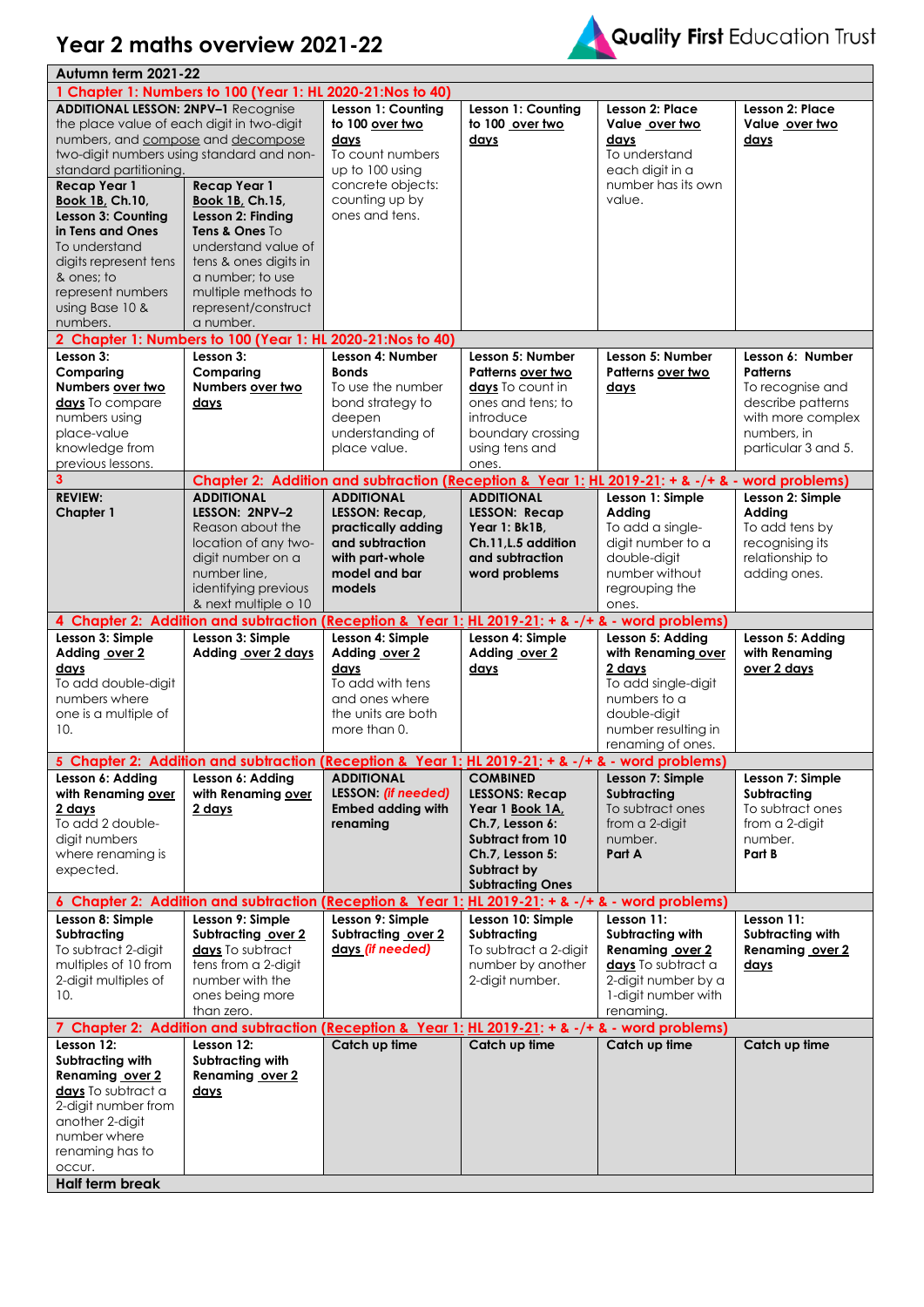## **Year 2 maths overview 2021-22**



## Quality First Education Trust

| 8 Chapter 2: Addition and subtraction (Reception & Year 1: HL 2019-21: + & -/+ & - word problems)                                                                                                                                                 |                                                                                                                                                                                                               |                                                                                                                                                                                                                   |                                                                                                                           |                                                                                                                            |                                                                                                                                                                                                                                                            |  |  |  |
|---------------------------------------------------------------------------------------------------------------------------------------------------------------------------------------------------------------------------------------------------|---------------------------------------------------------------------------------------------------------------------------------------------------------------------------------------------------------------|-------------------------------------------------------------------------------------------------------------------------------------------------------------------------------------------------------------------|---------------------------------------------------------------------------------------------------------------------------|----------------------------------------------------------------------------------------------------------------------------|------------------------------------------------------------------------------------------------------------------------------------------------------------------------------------------------------------------------------------------------------------|--|--|--|
| <b>ADDITIONAL</b><br>LESSON:<br>Embed/revisit<br>responding to<br>feedback, using a<br>ruler presentation<br>expectation, digit<br>formation, lesson<br>expectations, etc                                                                         | Lesson 13: Addition<br>of Three Numbers<br>To add three single-<br>digit numbers.                                                                                                                             | <b>ADDITIONAL</b><br>LESSON: (if needed)<br><b>Embed addition</b><br>and subtracting<br>with renaming                                                                                                             | <b>ADDITIONAL</b><br>LESSON: (if needed)<br><b>Embed addition</b><br>and subtracting<br>with renaming                     | <b>REVIEW:</b><br><b>Chapter 2</b>                                                                                         | Recap Year 1<br><b>Book 1B, Ch.12,</b><br>Lesson 1: Making<br><b>Equal Groups</b><br>To identify equal<br>groupings as first<br>step in multiplying;<br>to reinforce the<br>idea arrangement<br>of objects does not<br>impact on the<br>number of objects. |  |  |  |
|                                                                                                                                                                                                                                                   | 9 Chapter 3: Multiplication of 2, 5 and 10 (Reception & Year 1: HL 2019-21: grouping/multiplication)                                                                                                          |                                                                                                                                                                                                                   |                                                                                                                           |                                                                                                                            |                                                                                                                                                                                                                                                            |  |  |  |
| <b>Recap Year 1</b><br>Book 1B, Ch.12,<br>Lesson 2: Adding<br><b>Equal Groups</b><br>To understand we<br>can count groups<br>of the same<br>quantity more<br>efficiently; to find<br>multiple ways of<br>counting groups of<br>the same quantity. | <b>Recap Year 1</b><br><b>Book 1B, Ch.12,</b><br>Lesson 3:<br><b>Making Equal Rows</b><br>To be able to<br>organise objects<br>into equal rows in<br>order to begin<br>counting equal<br>numbers efficiently. | Lesson 1:<br><b>Multiplication as</b><br><b>Equal Groups</b><br>To realise that<br>multiplication is the<br>same as repeated<br>addition with equal<br>groups.                                                    | Lesson 2: 2 Times<br>Table To focus on<br>understanding and<br>learning the 2 times<br>table.                             | Lesson 3: 2 Times<br><b>Table</b><br>To use concrete<br>materials and<br>pictorial<br>representations to<br>multiply by 2. | Lesson 4: 5 Times<br><b>Table</b> To cover the<br>basics of the 5 times<br>table and to<br>highlight<br>multiplication<br>visually as equal<br>groups.                                                                                                     |  |  |  |
| Lesson 5: 5 Times                                                                                                                                                                                                                                 | 10 Chapter 3: Multiplication of 2, 5 and 10 (Reception & Year 1: HL 2019-21: grouping/multiplication)<br>Lesson 6: 10 Times                                                                                   | Lesson 7: 10 Times                                                                                                                                                                                                | SATs: 2016 paper                                                                                                          |                                                                                                                            |                                                                                                                                                                                                                                                            |  |  |  |
| <b>Table</b><br>Recall and use the<br>5 times table.                                                                                                                                                                                              | <b>Table</b><br>To introduce the 10<br>times table by<br>focusing on the<br>numbers found in<br>the 10 times table.                                                                                           | <b>Table</b><br>To look at the 10<br>times table in more<br>detail by looking at<br>patterns and<br>relationships.                                                                                                |                                                                                                                           | SATs: 2016 paper                                                                                                           | SATs: 2016 paper                                                                                                                                                                                                                                           |  |  |  |
|                                                                                                                                                                                                                                                   | 11 Chapter 3: Multiplication of 2, 5 and 10 (Reception & Year 1: HL 2019-21: grouping/multiplication)                                                                                                         |                                                                                                                                                                                                                   |                                                                                                                           |                                                                                                                            |                                                                                                                                                                                                                                                            |  |  |  |
| Lesson 8:<br>Multiplying by 2, 5<br>and 10<br>To investigate links<br>between the 2, 5<br>and 10 times tables.<br>To understand<br>commutative law.                                                                                               | Lesson 9:<br>Multiplying by 2, 5<br>and 10<br>To use knowledge<br>of the 2, 5 and 10<br>times tables to<br>further investigate<br>commutative law.                                                            | Lesson 10: Solving<br><b>Word Problems</b><br>To use the 2, 5 and<br>10 times tables to<br>solve word<br>problems.                                                                                                | <b>ADDITIONAL</b><br>LESSON: (if needed)<br><b>Embed grouping in</b><br>2s, 5s and 10s (or<br>use 2 days on<br>Lesson 10) | <b>REVIEW:</b><br><b>Chapter 3</b>                                                                                         | <b>ADDITIONAL</b><br>LESSON:<br>Existing:<br><b>Relationship</b><br>between addition<br>and subtraction                                                                                                                                                    |  |  |  |
| <b>ADDITIONAL</b>                                                                                                                                                                                                                                 | 12 Chapter 4: Multiplication and Division of 2, 5 and 10 (Reception & Year 1: HL 2019-21: grouping & sharing/multiply)<br><b>ADDITIONAL</b>                                                                   | <b>ADDITIONAL</b>                                                                                                                                                                                                 | <b>ADDITIONAL</b>                                                                                                         | <b>Recap Year 1</b>                                                                                                        | Recap Year 1                                                                                                                                                                                                                                               |  |  |  |
| LESSON:<br>Existing:<br><b>Missing number</b><br>problems                                                                                                                                                                                         | LESSON:<br><b>Existing:</b><br>Inverse to solve<br>missing number<br>problems                                                                                                                                 | LESSON:<br>Existing:<br><b>Estimation</b>                                                                                                                                                                         | LESSON:<br>Existing:<br><b>Reasoning about</b><br>addition                                                                | <b>Book 1B, Ch.13,</b><br>Lesson 1:<br>Grouping equally                                                                    | <b>Book 1B, Ch.13,</b><br>Lesson 2:<br>Sharing equally                                                                                                                                                                                                     |  |  |  |
| 13 Chapter 4: Multiplication and Division of 2, 5 and 10 (Reception & Year 1: HL 2019-21: grouping & sharing/multiply)<br>Lesson 6:                                                                                                               |                                                                                                                                                                                                               |                                                                                                                                                                                                                   |                                                                                                                           |                                                                                                                            |                                                                                                                                                                                                                                                            |  |  |  |
| Lesson 1: Grouping<br>To understand that<br>grouping is a way<br>of dividing.                                                                                                                                                                     | Lesson 2: Sharing<br>To be able to divide<br>by sharing an<br>amount.                                                                                                                                         | Lesson 3: Dividing<br>by 2<br>To be able to divide<br>by 2. The two<br>strategies used here<br>are splitting into<br>groups of x and<br>splitting into equal<br>groups of many.                                   | Lesson 4: Dividing<br>by 5<br>To be able to divide<br>by 5 and identify<br>links with multiplying<br>by $5.$              | Lesson 5: Dividing<br>by 10<br>To be able to divide<br>by 10 and identify<br>links with multiplying<br>by 10.              | <b>Multiplication and</b><br><b>Division</b><br>Use multiplication<br>and division skills to<br>identify family facts<br>in a number<br>sentence.                                                                                                          |  |  |  |
| Lesson 7: Solving                                                                                                                                                                                                                                 | 14 Chapter 4: Multiplication and Division of 2, 5 and 10 (Reception & Year 1: HL 2019-21: grouping & sharing/multiply)<br>Lesson 8: Odd and                                                                   | <b>ADDITIONAL</b>                                                                                                                                                                                                 | <b>REVIEW:</b>                                                                                                            | Catch up time                                                                                                              | Catch up time                                                                                                                                                                                                                                              |  |  |  |
| <b>Word Problems</b><br>Understand and<br>solve word<br>problems which<br>require the use of<br>the multiplication<br>and division skills in<br>this chapter.                                                                                     | <b>Even Numbers</b><br>To be able to link<br>whether odd or<br>even numbers can<br>be divisible by 2, 5<br>or 10.                                                                                             | LESSON: (if needed)<br><b>Embed</b><br>multiplication and<br>division of 2, 5 & 10.<br>Relate multiplicat'n<br>to repeatd addition<br>of equal groups &<br>division to repeat'd<br>subtraction of<br>equal groups | <b>Chapter 4</b>                                                                                                          |                                                                                                                            |                                                                                                                                                                                                                                                            |  |  |  |
|                                                                                                                                                                                                                                                   |                                                                                                                                                                                                               |                                                                                                                                                                                                                   | <b>Christmas holiday break</b>                                                                                            |                                                                                                                            |                                                                                                                                                                                                                                                            |  |  |  |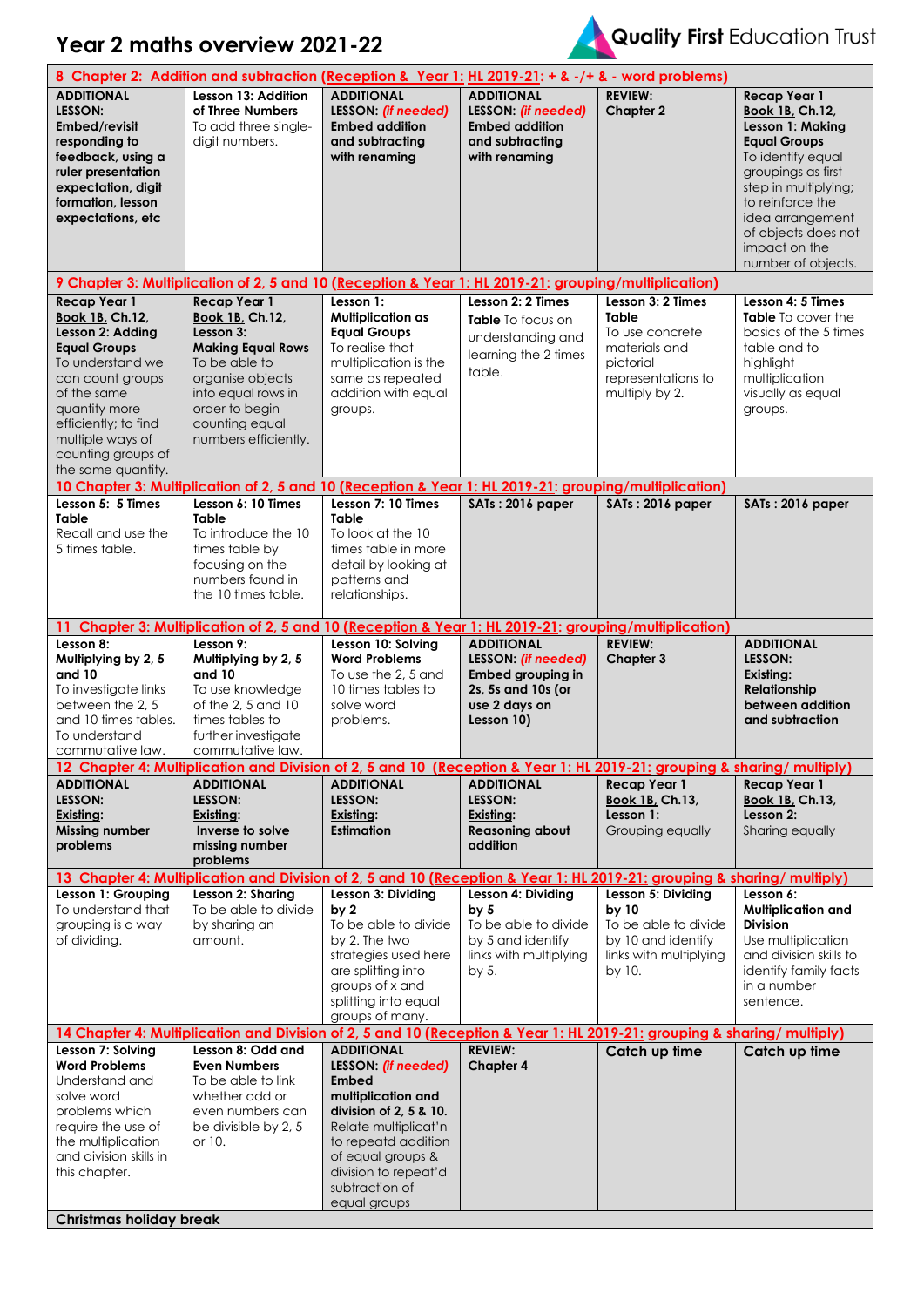



| 1 Spring term 1 2021-22                                                                                                                                                            |                                                                                                                                                                                    |                                                                                                                                                                                                                                                      |                                                                                                                                                                                                                       |                                                                                                                                                              |
|------------------------------------------------------------------------------------------------------------------------------------------------------------------------------------|------------------------------------------------------------------------------------------------------------------------------------------------------------------------------------|------------------------------------------------------------------------------------------------------------------------------------------------------------------------------------------------------------------------------------------------------|-----------------------------------------------------------------------------------------------------------------------------------------------------------------------------------------------------------------------|--------------------------------------------------------------------------------------------------------------------------------------------------------------|
| <b>INSET day</b>                                                                                                                                                                   | <b>ADDITIONAL</b><br>LESSON:<br><b>Revisit formal</b><br>addition and/or<br>subtraction with<br>renaming<br>Recap presentation<br>expectation, digit<br>formation and<br>challenge | <b>ADDITIONAL</b><br>LESSON:<br><b>Revisit formal</b><br>addition and/or<br>subtraction with<br>renaming<br>(as needed)                                                                                                                              | <b>ADDITIONAL</b><br>LESSON:<br>Revisit<br>multiplication and<br>division of 2, 5 & 10.<br>Relate multiplicat'n<br>to repeatd addition<br>of equal groups &<br>division to repeat'd<br>subtraction of<br>equal groups | <b>REVIEW: Chapter 4:</b><br><b>Multiplication and</b><br>division of 2.5 & 10                                                                               |
|                                                                                                                                                                                    |                                                                                                                                                                                    |                                                                                                                                                                                                                                                      |                                                                                                                                                                                                                       |                                                                                                                                                              |
| Lesson 1: Measuring<br>Length In Metres<br>To measure length<br>in metres.                                                                                                         | <b>Lesson 2: Measuring</b><br>Length in<br><b>Centimetres</b><br>To measure length<br>in centimetres.                                                                              | Lesson 3:<br><b>Comparing Length</b><br>in Metres<br>To be able to<br>compare length for<br>objects using<br>'greater than' and<br>'less than' symbols.                                                                                              | Lesson 4:<br><b>Comparing Length</b><br>in Centimetres<br>To be able to<br>compare different<br>lengths using<br>centimetres as the<br>unit of measure.                                                               | Lesson 6: Solving<br><b>Word Problems</b><br>To be able to solve<br>problems involving<br>measurement in the<br>context of word<br>problems.                 |
|                                                                                                                                                                                    |                                                                                                                                                                                    |                                                                                                                                                                                                                                                      |                                                                                                                                                                                                                       | <b>Chapter 6: Mass</b>                                                                                                                                       |
| Lesson 8: Solving<br><b>Word Problems</b><br>To be able to solve<br>addition and<br>division word<br>problems involving<br>measurement.                                            | <b>REVIEW: Chapter 5:</b><br>Length                                                                                                                                                | <b>ADDITIONAL</b><br><b>LESSON: Revisit</b><br>formal addition<br>and/or subtraction<br>with renaming<br>(including SATs style<br>fact families/<br>missing numbers))                                                                                | <b>ADDITIONAL</b><br><b>LESSON: Revisit</b><br>multiplication and<br>division, (including<br><b>SATs style fact</b><br>families/ missing<br>numbers)                                                                  | Lesson 1: Measuring<br><b>Mass in Kilograms</b><br>To understand that<br>mass is measured in<br>kilograms and by<br>using weighing<br>scales.                |
|                                                                                                                                                                                    |                                                                                                                                                                                    |                                                                                                                                                                                                                                                      |                                                                                                                                                                                                                       |                                                                                                                                                              |
| Lesson 3: Measuring<br><b>Mass in Grams</b><br>To measure mass<br>accurately in grams<br>using weighing<br>scales.                                                                 | Lesson 4:<br><b>Comparing Masses</b><br>of Two Objects<br>To compare the<br>mass of two<br>different objects<br>accurately.                                                        | Lesson 6: Solving<br><b>Word Problems</b><br>To solve word<br>problems in the<br>context of mass.                                                                                                                                                    | Lesson 7: Solving<br><b>More Word</b><br>Problems<br>To solve word<br>problems involving<br>mass.                                                                                                                     | <b>REVIEW: Chapter 6:</b><br>Mass                                                                                                                            |
|                                                                                                                                                                                    |                                                                                                                                                                                    |                                                                                                                                                                                                                                                      |                                                                                                                                                                                                                       |                                                                                                                                                              |
| <b>Lesson 2: Estimating</b><br>temperature<br>To estimate<br>temperature and to<br>read thermometers<br>to confirm the<br>estimate.                                                | Lesson 1: Reading<br><b>Picture Graphs</b><br>To be able to read<br>a picture graph<br>with confidence.                                                                            | Lesson 2: Reading<br><b>Picture Graphs</b><br>To be able to read<br>and interpret a<br>picture graph with<br>confidence.                                                                                                                             | Lesson 3: Reading<br><b>Picture Graphs</b><br>To read and<br>interpret a picture<br>graph where the<br>value of the picture<br>can represent more<br>than 1.                                                          | Lesson 4: Reading<br><b>Picture Graphs</b><br>To read and<br>interpret a picture<br>graph where the<br>value of the picture<br>can represent more<br>than 1. |
| $\boldsymbol{6}$<br><b>REVIEW: Chapter 7:</b>                                                                                                                                      |                                                                                                                                                                                    | <b>Ch9:Word Probs</b>                                                                                                                                                                                                                                | Catch up                                                                                                                                                                                                              | Catch up                                                                                                                                                     |
| <b>ADDITIONAL</b><br>LESSON:<br><b>Revisit formal</b><br>addition and/or<br>subtraction with<br>renaming<br>(use SATs style<br>format - addition/<br>subtraction word<br>problems) | <b>ADDITIONAL</b><br>LESSON:<br><b>Revisit</b><br>multiplication and<br>division of 2,5 & 10<br><b>(including SATs style)</b><br>fact families/<br>missing numbers)                | Lesson 1: Solving<br><b>Word Problems</b><br>To decide when it is<br>appropriate to add<br>and/or subtract<br>when solving word<br>problems; to<br>improve the use of<br>bar modelling and<br>decision making<br>based on visual<br>representations. |                                                                                                                                                                                                                       |                                                                                                                                                              |
|                                                                                                                                                                                    | 5 Chapter 7: Temperature                                                                                                                                                           | 2 Chapter 5: Length (Year 1: HL 2020-21)<br>3 Chapter 5: Length (Year 1: HL 2020-21)                                                                                                                                                                 | <b>Chapter 8: Picture Graphs</b>                                                                                                                                                                                      |                                                                                                                                                              |